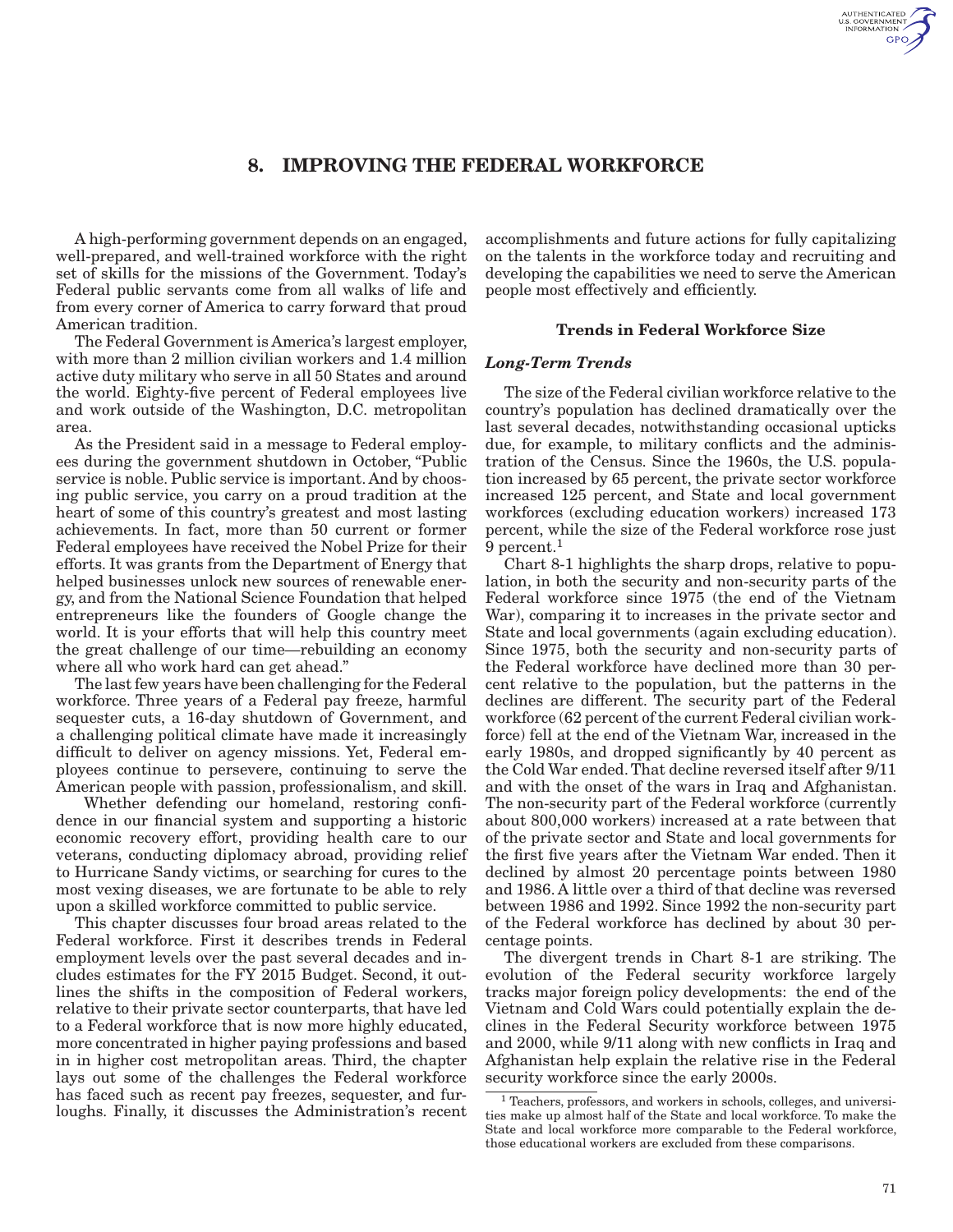

But the reasons for the decline in the non-security Federal workforce are less clear, especially in light of mission changes, such as significant growth in Social Security, Medicare, and Medicaid, the enactment of the Medicare prescription drug benefit and the Affordable Care Act, dramatic increases in the Federal prison population, and growing Federal roles in financial regulation and education.

Possible explanations for the relative decline of the non-security Federal workforce include: (1) relative increases in efficiency in the Federal sector (compared to the private sector and State and local governments); (2) an increase in the contract workforce (which likely also played a role on the security side); and (3) shifting of some duties of the Federal government to State and local governments. While all of these factors, particularly the increase in the contract workforce, probably contributed to the long-term trends, there is not enough evidence to quantify their contributions or evaluate whether they fully explain the relative decline. Also noteworthy, both an increased reliance on a contract workforce and shifting responsibilities to State and local governments would imply that the Federal workforce has taken on greater management roles over time. This may help explain why – as discussed below – the skill level of the Federal workforce, as measured by educational level, has increased faster than that of the private sector workforce. It is unclear if these increases have been fast enough to keep up with the increased demands on the Federal workforce.

### *Short-Term Trends*

Table 8-2 shows actual Federal civilian full-time equivalent (FTE) levels in the Executive Branch by agency

for 2012 and 2013, with estimates for 2014 and 2015. Estimated employment levels for 2015 result in an estimated 0.7 percent increase compared to prior year estimates. The Budget proposes continued growth in VA for strengthening medical care for veterans. Additional increases are expected at the Department of Justice for enhancements to ensure protection of civil rights as well as to continue efforts to combat cyber threats, at Customs and Border Protection in the Department of Homeland Security to facilitate increased travel and trade at U.S. air, land, and sea ports, and at the Social Security Administration for increasing program integrity and preventing service deterioration.

A few other agencies have staff increases that are narrowly focused and frequently supported by congressionally authorized fees, rather than tax payer dollars. Increased fee collections support timely commercialization of innovative technologies through faster and higher-quality patent reviews at the Patent and Trade Office of the Department of Commerce, and stronger food safety measures at the Food and Drug Administration of the Department of Health and Human Services. Commitments to continue bringing newly completed and acquired prisons on-line result in maintaining necessary personnel increases at the Department of Justice. Additionally, targeted increases at the Internal Revenue Service for program integrity and taxpayer service efforts will help ensure companies and individuals are paying their fair share of taxes owed.

In contrast, agencies such as the Environmental Protection Agency (EPA), the National Aeronautics and Space Administration (NASA), and the General Services Administration (GSA) are reevaluating and restructuring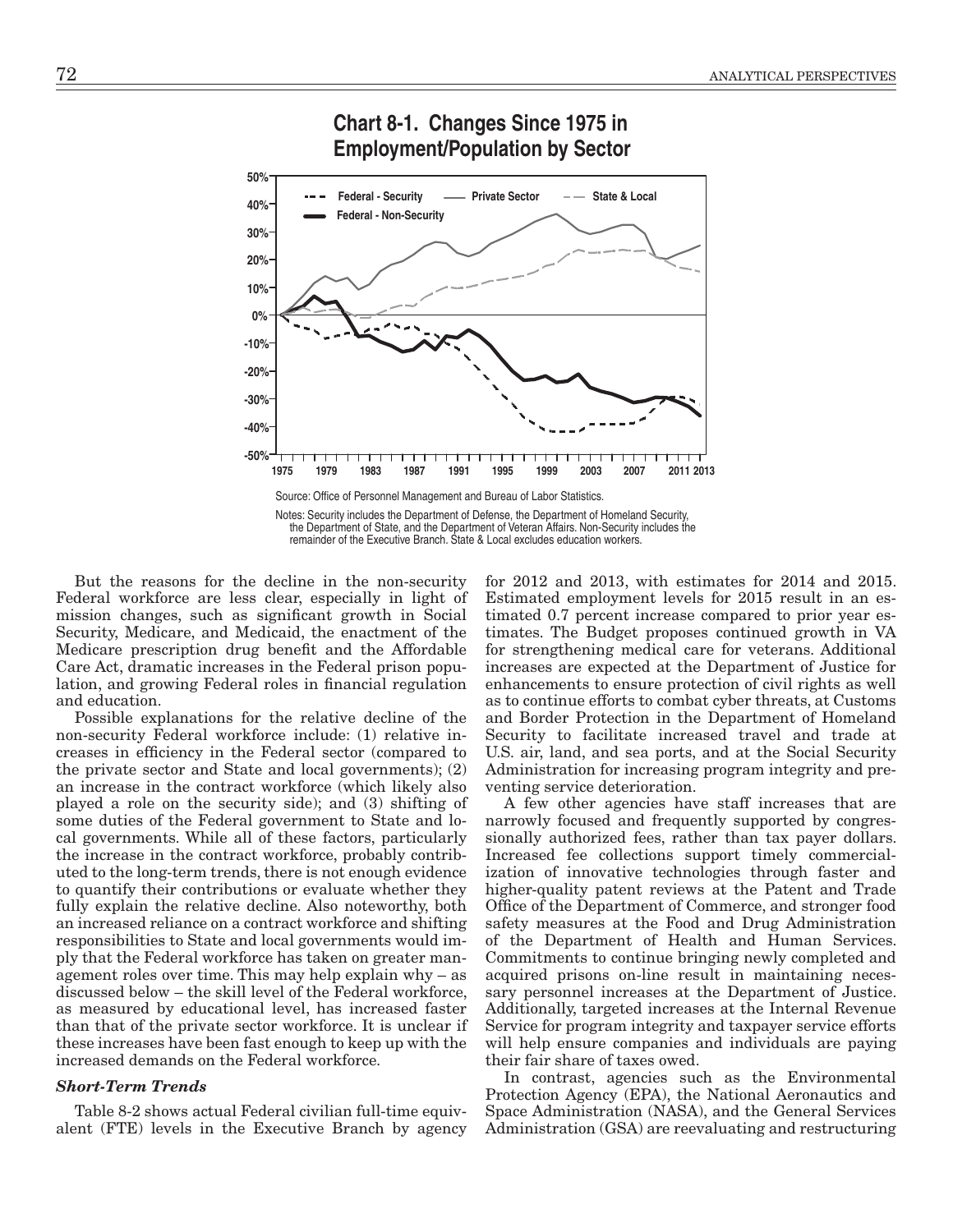their workforces to better align with their current mission and to meet continued budget constraints. Decreases at the EPA reflect strong efforts to realign skill sets within the workforce to meet modern day environmental challenges in partnering with the states; NASA will reduce its workforce as the agency seeks to become more efficient in the wake of major changes to the agency's programs, including an increased focus on technology development and cooperation with the space industry; and GSA is working to better match employee skills with job requirements while controlling personnel costs. Additionally, the Transportation Security Administration (TSA) at the Department of Homeland Security is expanding risk based security initiatives and enhancing its use of technology to improve the efficiency of airline passenger screening that will result in fewer TSA officers while sustaining improvements in the passenger service experience.

In recent years, the Executive Branch has had made considerable progress hiring veterans. In November 2009,

President Obama signed Executive Order 13518, establishing the Veterans Employment Initiative. Through this initiative and the strategies used by the Council on Veterans Employment, the Executive Branch continues to benefit from retaining the dedication, leadership, and skills veterans have honed in the fast-paced, dynamic environments of the Army, Marines, Navy, Air Force, and Coast Guard.

In FY 2011, veterans made up 29 percent of the total *new hires* in the Federal Government. By the end of FY 2013, veterans made up approximately 31 percent of new hires, and 54% of new hires at DOD. The total number of *veterans employed* by the Government also increased. In FY 2011, there were 602,775 veterans in the Federal Government, which was 29 percent of the workforce. By the end of FY 2013, the number of veterans had grown to over 607,000, or 30 percent of the Federal workforce, and represented 47% of the workforce at DoD.

| Table 8–1. OCCUPATIONS OF FEDERAL AND PRIVATE SECTOR WORKFORCES |
|-----------------------------------------------------------------|
|-----------------------------------------------------------------|

(Grouped by Average Private Sector Salary)

|                                                          | Percent |                           |  |
|----------------------------------------------------------|---------|---------------------------|--|
| Occupational Groups                                      |         | Private Sector<br>Workers |  |
| Highest Paid Occupations Ranked by Private Sector Salary |         |                           |  |
|                                                          | 1.8%    | 0.6%                      |  |
|                                                          | 3.9%    | 1.9%                      |  |
|                                                          | 4.7%    | 0.7%                      |  |
|                                                          | 11.7%   | 13.6%                     |  |
|                                                          | 2.1%    | 0.5%                      |  |
|                                                          | 8.1%    | 6.1%                      |  |
|                                                          | 15.2%   | 8.5%                      |  |
|                                                          | 6.7%    | 2.7%                      |  |
|                                                          | 1.4%    | 0.3%                      |  |
|                                                          | 55.7%   | 34.9%                     |  |
| Medium Paid Occupations Ranked by Private Sector Salary  |         |                           |  |
|                                                          | 1.2%    | 6.2%                      |  |
|                                                          | 3.0%    | 4.3%                      |  |
|                                                          | 2.0%    | 3.1%                      |  |
|                                                          | 9.1%    | 0.8%                      |  |
|                                                          | 1.4%    | 0.5%                      |  |
|                                                          | 2.3%    | 6.2%                      |  |
|                                                          | 0.7%    | 3.2%                      |  |
|                                                          | 4.0%    | 9.6%                      |  |
|                                                          | 13.5%   | 11.4%                     |  |
|                                                          | 2.6%    | 7.5%                      |  |
|                                                          | 39.7%   | 52.8%                     |  |
| Lowest Paid Occupations Ranked by Private Sector Salary  |         |                           |  |
|                                                          | 2.2%    | 5.8%                      |  |
|                                                          | 1.6%    | 2.4%                      |  |
|                                                          | 0.8%    | 4.1%                      |  |
|                                                          | 4.6%    | 12.3%                     |  |

Source: 2009–2013 Current Population Survey, Integrated Public Use Microdata Series.

Notes: Federal workers exclude the military and Postal Service, but include all other Federal workers in the Executive, Legislative, and Judicial Branches. However, the vast majority of these employees are civil servants in the Executive Branch. Private sector workers exclude the self-employed. Neither category includes state and local government workers. This analysis is limited to fulltime, full-year workers, i.e. those with at least 1,500 annual hours of work.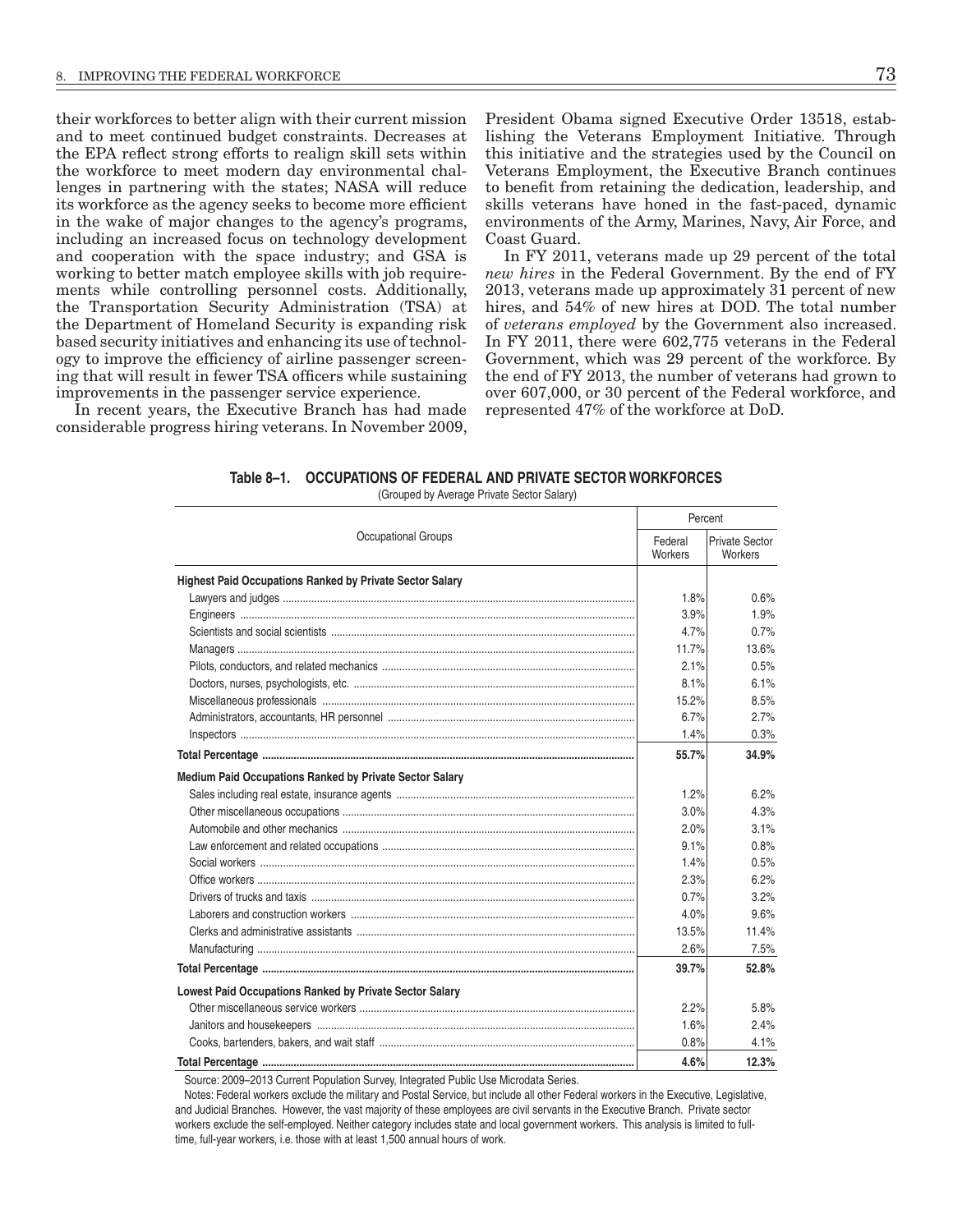## Attributes of the Federal Workforce

The "Trends in Workforce Size" section described the long-term decline in the size of the Federal workforce relative to the population, the private sector workforce, and State and local government workforces. That relative reduction in size in the face of a Federal mission that has only grown more complex, along with an historical trend of greater reliance on contractors and State and local partners in many areas, implies that Federal jobs are becoming increasingly complex and thus are requiring greater levels of skill. It is equally important to consider how the Federal workforce differs from the private sector and how it has changed over time. As discussed in more detail below, in comparison to private sector jobs, Federal jobs are concentrated in higher paying professions and are based in higher cost metropolitan areas. Also, Federal workers hold more high-level degrees, and the share that has such degrees is growing.

Type of occupation. The last half century has seen significant shifts in the composition of the Federal workforce. Fifty years ago, most white-collar Federal employees performed clerical tasks, such as posting Census figures in ledgers and retrieving taxpayer records from file rooms. Today their jobs are vastly different, requiring advanced skills to serve a knowledge-based economy. Federal employees must manage highly sensitive tasks that require great skill, experience, and judgment. Many need sophisticated management and negotiation skills to effect change, not just across the Federal Government, but also with other levels of government, not-for-profit providers, and for-profit contractors. Using data from the Current Population Survey 2009-2013 of full-time, fullyear workers, Table 8-1 breaks all Federal and private sector jobs into 22 occupation groups and shows that the composition of the Federal and private workforce are very different. Professionals such as doctors, engineers, scientists, statisticians, and lawyers now make up a large and growing portion of the Federal workforce. For example, the Federal STEM workforce has increased by 12 percent from FY2008 to FY2012. More than half (56 percent) of Federal workers work in the nine highest-paying private sector occupation groups such as judges and lawyers, engineers, and scientists, compared to about a third (35 percent) of private sector workers in those same nine highest paying occupation groups. In contrast, 12 percent of private sector workers work in the three lowest-paying occupation groups as cooks, janitors, service workers, etc. Only about 5 percent of Federal workers work in those three lowest-paying occupation groups.

Education level. The size and complexity of much Federal work – whether that work is analyzing security and financial risks, forecasting weather, planning bridges to withstand extreme weather events, conducting research to advance human health and energy efficiency, or advancing science to fuel further economic growth – necessitates a highly educated workforce. Charts 8-2 and 8-3 present trends in educational levels for the Federal and private sector workforces over the past two decades. In 1992 there were only about half as many highly educated Federal workers (masters degrees or above) compared to less educated workers (high school degrees or less); by 2013 there were 50 percent more highly educated Federal workers than less educated workers. The private sector has also experienced increases in educational level, but the increases in highly educated workers have been slower than in the Federal sector. Even in large firms the percentage of highly educated workers is only about half that of the Federal sec-



Notes: Federal excludes the military and Postal Service, but includes all other Federal workers.

Private Sector excludes the self-employed. Neither category includes State and local government workers. Large firms have at least 1,000 workers. This analysis is limited to fulltime, full-year, i.e. those with at least 1,500 annual hours of work.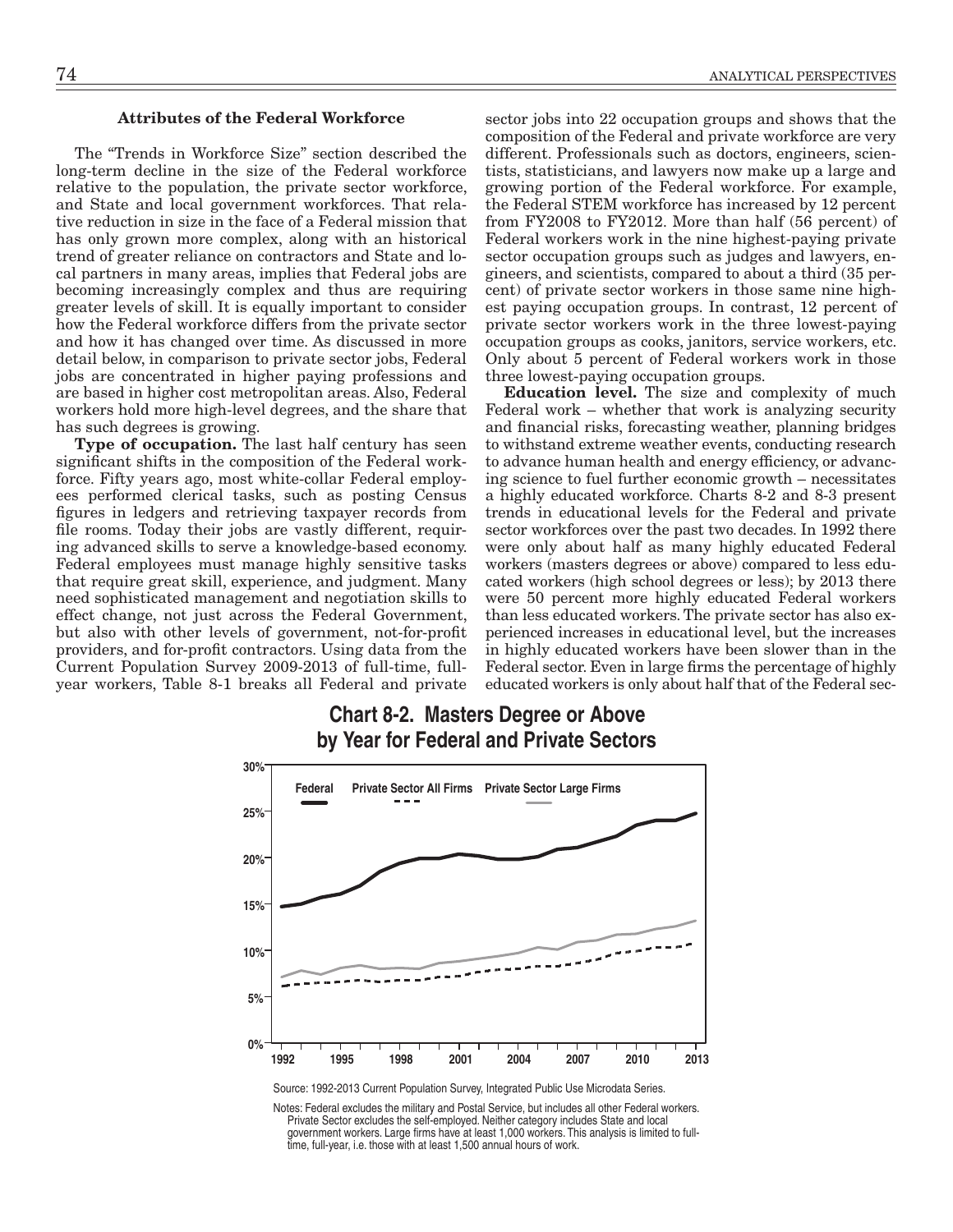

# **Chart 8-3. High School Graduate or Less by Year for Federal and Private Sectors**

tor and the rate of growth over the last decade is only about two thirds as fast. These relative increases in educational level in the Federal workforce may have generated some increases in efficiency for the Federal workforce; it also would suggest that pay should have increased faster in the Federal workforce than in the private sector.

Size of organization and responsibilities. Another important difference between Federal workers and private sector workers is the average size of the organization in which they work. Federal agencies are large and often face challenges of enormous scale, such as distributing benefit payments to over 66 million Social Security and Supplemental Security Income beneficiaries each year,



time, full-year, i.e. those with at least 1,500 annual hours of work.

# **Chart 8-4. Average Age by Year for Federal and Private Sectors**

time, full-year, i.e. those with at least 1,500 annual hours of work.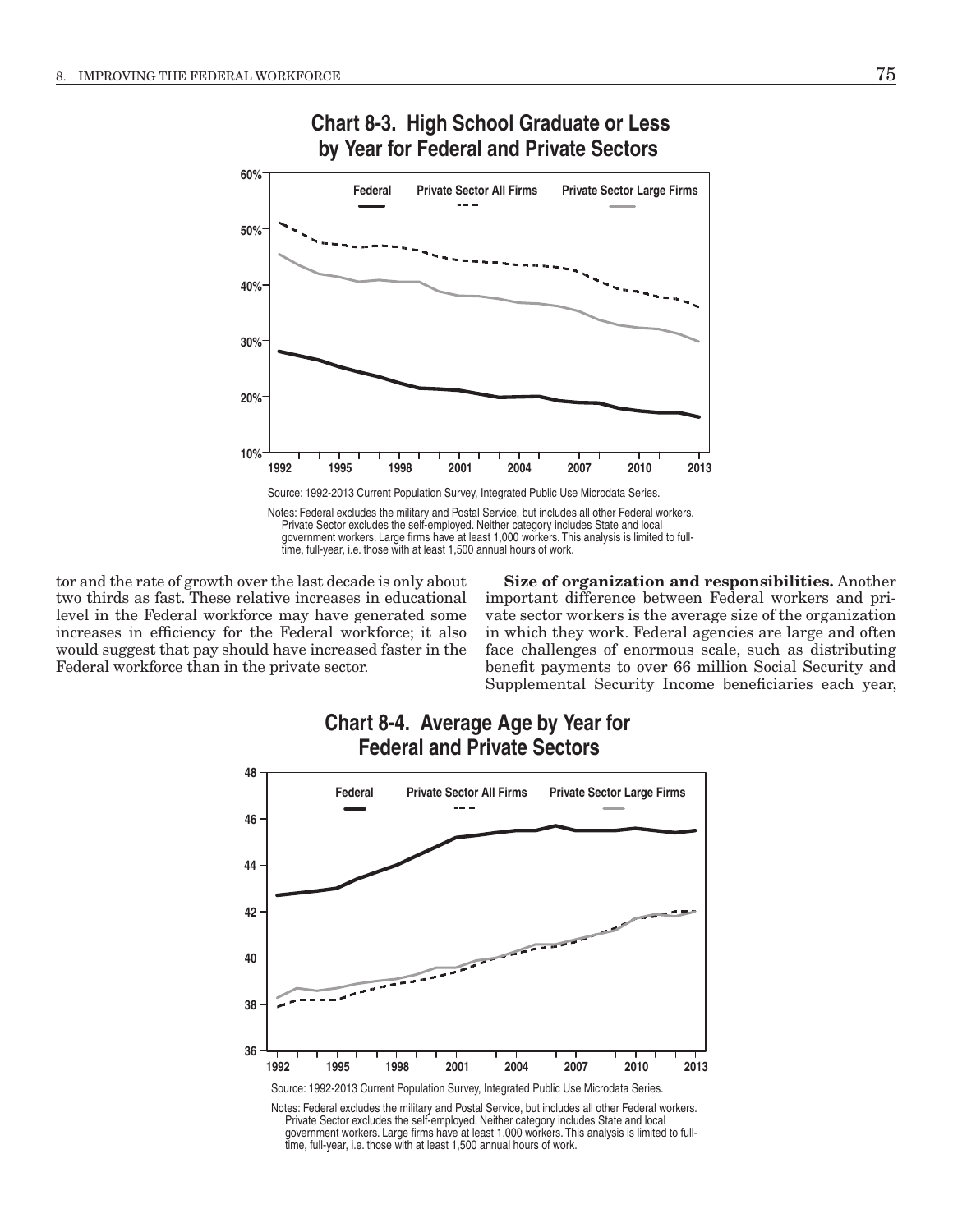providing medical care to 8.9 million of the Nation's veterans, and managing defense contracts costing billions of dollars. Workers from large firms (those with 1,000 or more employees) are paid about 17 percent more than workers from small firms (those with fewer than 100 employees), even after accounting for occupational type, level of education, and other characteristics. It is reasonable to assume that the size of these organizations and the larger salaries associated with their size is also associated with greater complexity of their work. However, even large private sector firms may not be ideal comparisons to the Federal sector, because the Federal sector is larger and more highly educated (see Charts 10-3 and 10-4).

Demographic characteristics. Federal workers tend to have demographic characteristics associated with higher pay in the private sector. They are more experienced, older, and live in higher cost metropolitan areas. For example, Federal workers, on average, are 45.5 years old – up from 2.7 years from 20 years ago and higher than the average age of 42 years old in the private sector (even in large firms). Chart 10-4 shows the trends in average age in both the Federal and private sectors over the past two decades.

## *Federal Compensation Trends*

Chart 8-5 shows how the Federal pay scale has compared to the private sector wages since 1978. After more than a decade when the percentage increases in annual Federal pay raises did not keep pace with the percentage increase in private sector pay raises, Congress passed the Federal Employees Pay Comparability Act of 1990 (FEPCA) pegging Federal pay raises, as a default, to changes in the Employment Cost Index (ECI). The law gives the President the authority to propose alternative pay adjustments for both base and locality pay. Presidents have regularly supported alternative pay plans

While increases in public and private sector pay remained fairly even during the early 1990s, private sector pay incrementally rose in comparison to the public sector in the mid-1990s. That trend reversed itself in the 2000s when the Federal pay scale rose quite a bit relative to private sector wages. Over the last few years, public sector wages have fallen consistently and significantly relative to the private sector. This reflects a combination of pay freezes, discussed further below, and increases in employee retirement contributions. During 2012, the Middle Class Tax Relief and Job Creation Act increased employee contributions to Federal defined benefit retirement plans, including the Federal Employees' Retirement System, by 2.3 percentage points, effective for individuals joining the Federal workforce after December 31, 2012 who have less than five years of creditable civilian service. The Bipartisan Budget Act of 2013 increased employee contributions for those joining the Federal workforce after December 31, 2013 by an additional 1.3 percentage points. (Neither of these increases in retirement contributions would change the amount of each employee's benefit.) Taking into account both the recent pay freezes and the changes in retirement contributions, earnings for new

Federal employees have fallen 10 percentage points relative to the private sector between 2009 and 2014.

However, in January, the President ended the threeyear pay freeze with a one percent pay increase for General Schedule employees in 2014. The 2015 Budget assumes a one percent pay increase in 2015 to help the Government remain competitive in attracting and retaining our Federal workforce. While the Administration recognizes that this proposal is lower than private sector increases and the statutory formula, it strikes a balance between the tight budget constraints we continue to face, while also recognizing the critical role our employees play in our country, from providing relief to those affected by natural disasters, to reducing pollution of the nation's water, air, and lands, to providing care to our nation's veterans. It also recognizes the sacrifices they have already made through prior pay freezes, reductions in awards, and furloughs due to sequestration last year. In addition, the Bipartisan Budget Act of 2013 will bring more stability and predictability to the Federal Government. In particular, the budget deal significantly reduces the negative impact that continued sequestration cuts would have had on the Federal workforce as well as avoiding furloughs and shutdowns

## *Comparisons of Federal and Private Sector Compensation*

Federal worker compensation receives a great deal of attention, in particular, in how it compares to that of private sector workers. Comparisons of the pay and benefits of Federal employees and private sector employees, for example, should account for factors affecting pay, such as differences in skill levels, complexity of work, scope of responsibility, size of the organization, location, experience level, and exposure to personal danger. It also should account for all types of compensation in both the Federal and private sector, including pay and bonuses, health benefits, retirement benefits, flexibility of work schedules, job security, training opportunities, and profit sharing/ preferred stock/stock options.

A series of reports done in January 2012 by the Congressional Budget Office (CBO) accounted for some, but not all, of the factors described above. CBO found that prior to the three-year Federal pay freeze, Federal pay, on average, was slightly higher (2.0 percent) than comparable private sector pay. CBO reported that overall Federal sector compensation (including benefits) was, on average, substantially higher, but CBO noted that its findings about comparative compensation relied on far more assumptions and were less definitive than its pay findings. The CBO study also excluded forms of compensation, such as job security, that favor the Federal sector and training opportunities and profit sharing/preferred stock/stock options that favor the private sector. These forms of compensation are substantial and thus could alter the CBO findings.

Perhaps more importantly, the CBO reports emphasized that focusing on averages is misleading, because the Federal/private sector differentials vary dramatically by education and complexity of job. Compensation for highly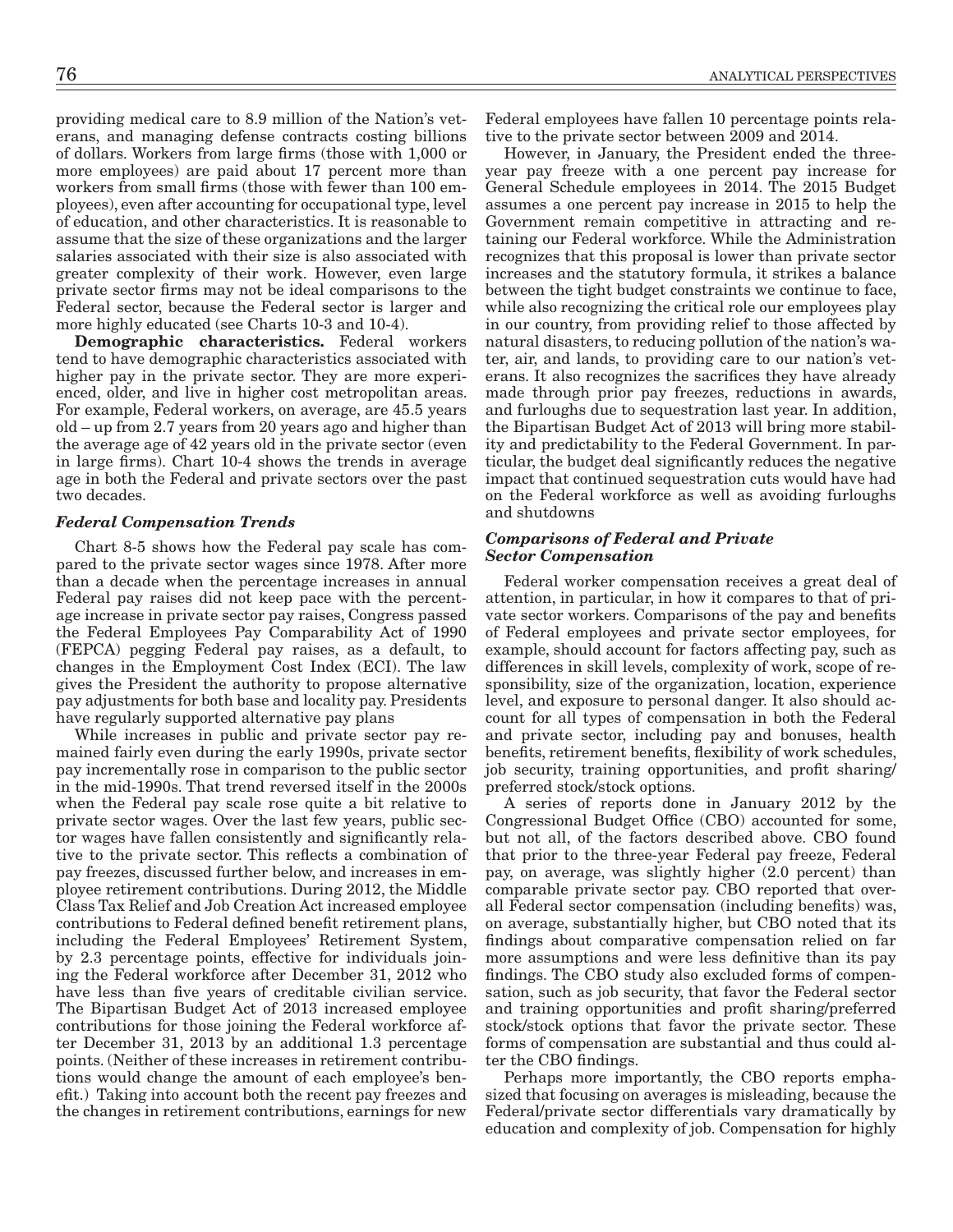educated Federal workers (or those in more complex jobs) is lower than for comparable workers in the private sector, whereas CBO found the opposite for less educated workers. These findings suggest that across-the-board compensation increases or cuts are unlikely to efficiently target Federal resources.

The CBO reports focus on *workers* and ask what employees with the educational backgrounds and other characteristics of Federal workers earn in the private sector. An alternative approach, used by the Federal Salary Council, focuses on *jobs* and asks what the private sector would pay people with the same roles and responsibilities as Federal workers. Unlike CBO, which finds that Federal pay is (on average) roughly in line with private sector pay, the Federal Salary Council finds that in 2013 Federal jobs paid 35 percent less than comparable non-Federal jobs.

There are a number of possible explanations for the discrepancy in the CBO versus the Federal Salary Council findings. First, methodological issues around the classification of Federal and private sector jobs introduce considerable uncertainty into the Federal Salary Council approach. It is significantly easier to compare college graduates in Federal versus private sector jobs than it is to determine what private sector job is most comparable to a given Federal job. Second, the Federal Salary Council findings may suggest that, at least in some jobs, the Federal government has difficulty hiring and retaining workers with the same skills or managerial experience as their counterparts in equivalent private sector jobs. This could be a reason for concern, given the decline in the size of the Federal workforce relative to the population and the increasingly supervisory role it plays (e.g., supervising contractors and State and local governments).

#### Workforce Challenges

The Federal Government faces unique human capital challenges, including a personnel system that requires further modernization and an aging and retiring workforce. If the Government loses top talent, experience, and institutional memory through retirements, but cannot recruit, retain, and train highly qualified workers, performance suffers. The age distribution and potential for a large number of retiring workers poses a challenge, but it also creates an opportunity to reshape the workforce and to infuse it with new – and in some cases lower-cost – workers excited about Government service and equipped with strong management skills, problem-solving ability, technology skills, and fresh perspectives to tackle problems that Government must address.

#### *Outdated Personnel System*

In the past sixty years, the private sector has innovated towards more flexible personnel management systems, but the Federal personnel system has not kept up and remains inflexible and outdated. While recent hiring reform efforts are showing some progress in simplifying hiring, additional reforms are needed to update the hiring, pay, classification, and benefits systems. The General Schedule (GS) pay system has been in effect since 1949. Enacted in 1951, aspects of the current benefit and leave laws are out of date and do not always provide adequate flexibility. An alternative, cost-effective system needs to be developed that will allow the Government to compete for and reward top talent, while rewarding performance, and increase responsibilities of and encourage adequate flexibility to family caregivers, among other factors.

To address issues in the long-term, Federal managers and employees need a modernized personnel system. To



**Chart 8-5. Pay Raises for Federal vs.** 

Notes: Federal pay is for civilians and includes base and locality pay. Private pay is measured by the Employee Cost Index wages and salaries, private industry workers series, lagged 15 months.

Source: Public Laws, Executive Orders, and the Bureau of Labor Statistics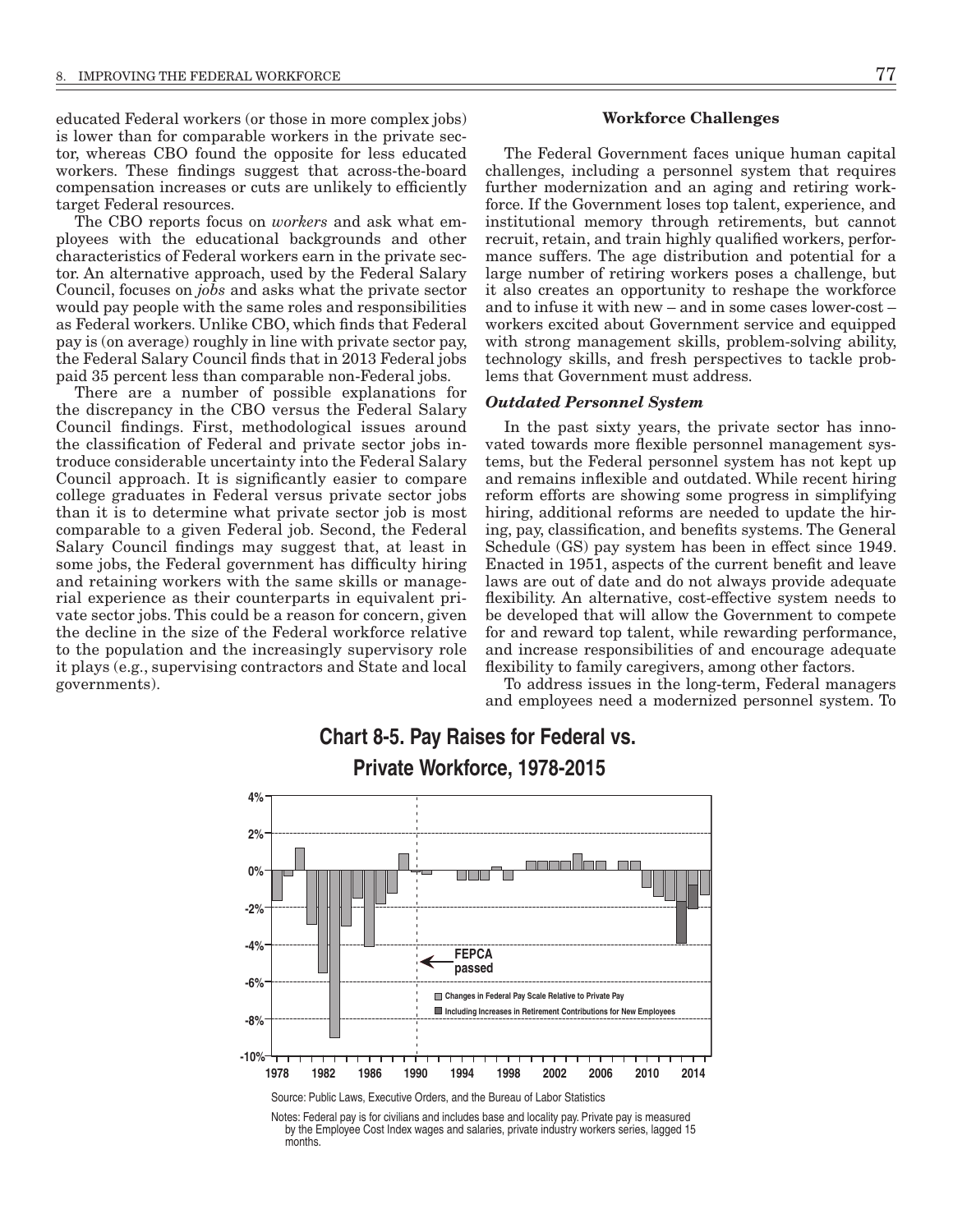that end, the Administration proposed to the Joint Select Committee on Deficit Reduction that the Congress establish a Commission on Federal Public Service Reform comprised of Members of Congress, representatives from the President's National Council on Federal Labor-Management Relations, members of the private sector, and academic experts. The purpose of a Congressionally chartered Commission would be to develop recommendations on reforms to modernize Federal personnel policies and practices within fiscal constraints, including – but not limited to – compensation, staff development and mobil-

## *Aging Workforce*

The Federal workforce of 2013 is older than Federal workforces of past decades and older than the private sector workforce. The number of Federal retirements is on a steady increase, rising from 95,425 in 2009 to 96,133 in 2010 to 98,731 in 2011, 112,817 in 2012, and 114,697 in 2013. Increases in retirement are expected to continue. Nearly twenty-five percent of the over 376,577 respondents to the 2013 Employee Viewpoint Survey (EVS) expressed an intent to retire during the next five years. Given these demographics, the Federal Government faces a few immediate challenges: preparing for retirements by maximizing knowledge transfer from one generation to the next, succession planning to assure needed leadership and hiring and developing the next generation of the Government workforce to accomplish the varied and challenging missions the Federal Government must deliver.

ity, and personnel performance and motivation.

## *Developing and Engaging Personnel to Improve Performance*

OPM administers the Government-wide Federal Employee Viewpoint Survey (EVS) to gather employee perceptions about whether, and to what extent, conditions characterizing successful organizations are present in their agencies The 2013 EVS results demonstrated that federal employees continue to be as engaged in their work as prior years. Despite this dedication, however, the EVS responses revealed a significant drop in employee satisfaction and continued declines across the majority of questions. One of the biggest drops was whether employees had sufficient resources needed to get their jobs done. This drop contributed to fewer employees recommending their organizations as good places to work. Any employer seeing this meaningful level of decline would be very concerned. The EVS results serve as an important warning about the long-term consequences of pay freezes, sequestration, and budget uncertainty.

One well-documented challenge in any organization is managing a workforce so it is engaged, innovative, and committed to continuous improvement, while at the same time dealing with poor performers who fail to improve as needed or are ill suited to their current positions. Federal employees are generally positive about the importance of their work and express a high readiness to put in extra effort to accomplish the goals of their agencies. Results from the 2013 EVS indicate that nearly 96 percent of respondents answer positively to the statement "When

needed I am willing to put in the extra effort to get the job done." However in contrast, the percent of employees government-wide who "feel encouraged to come up with new and better ways of doing things" was only 56 percent. The EVS Employee Engagement Index is an important tool OPM has developed to measure the conditions likely to lead to employee engagement. The 2013 EVS results reflected a slight government-wide decline in each of the three subfactors (Leaders Lead, Supervisor/Employee Relationships, and Intrinsic Work Experiences) that comprise the index. Engaging agency leaders and managers to make improvements in these areas will be a top priority of the President's Second Term Management Agenda.

### *Budgetary Constraints*

The last several years have been challenging for the Federal workforce. In late 2010, as one of several steps the Administration took to put the Nation on a sustainable fiscal path, the President proposed and Congress enacted a two-year freeze on across-the-board pay adjustments for civilian Federal employees, saving \$60 billion over 10 years, and the pay freeze was extended an additional year in 2013 by Congress. The President also issued a memorandum directing agencies to freeze pay schedules and forgo general pay increases for civilian Federal employees in administratively determined pay systems. Additionally, on his first day in office, the President froze salaries for all senior political appointees at the White House, and in 2010, the President eliminated bonuses for all political appointees across the Administration. The Office of Personnel Management (OPM) and the Office of Management and Budget (OMB) directed agencies to limit individual performance awards for almost all employees starting in fiscal years 2011 and 2012, and have continued to place limits through 2014.

In 2013, the Federal workforce endured the third year of a pay freeze; sequestration which in many agencies resulted in hiring freezes, cuts in training funds, unpaid furloughs; and a 16-day government shutdown. Due to sequestration cuts in FY 2013, roughly three-quarters of a million Federal employees were furloughed, and these furloughs resulted in over \$1 billion in lost salary. Agencies reduced their investments in training, including in technical, soft skills, and leadership topic areas to stave off deeper reductions in force and/or furloughs. In fact, seven percent fewer of federal employees reported that their training needs were assessed in 2013 than in 2011, although that rate had held steady since 2006. These decisions generated the short-term savings needed to meet sequestration levels, but could have a long-term impact on the Federal government's ability to meet its mission objectives and to deliver services to the American people.

In addition, the 16-day shutdown significantly impacted the Federal government's role as an employer. Job stability and a sense of mission have typically been advantages of working in the Federal sector, but increases in political acrimony may be leading to a deterioration of those advantages. During the shutdown, hundreds of thousands of Federal employees did not receive their full paychecks, including many employees that were legally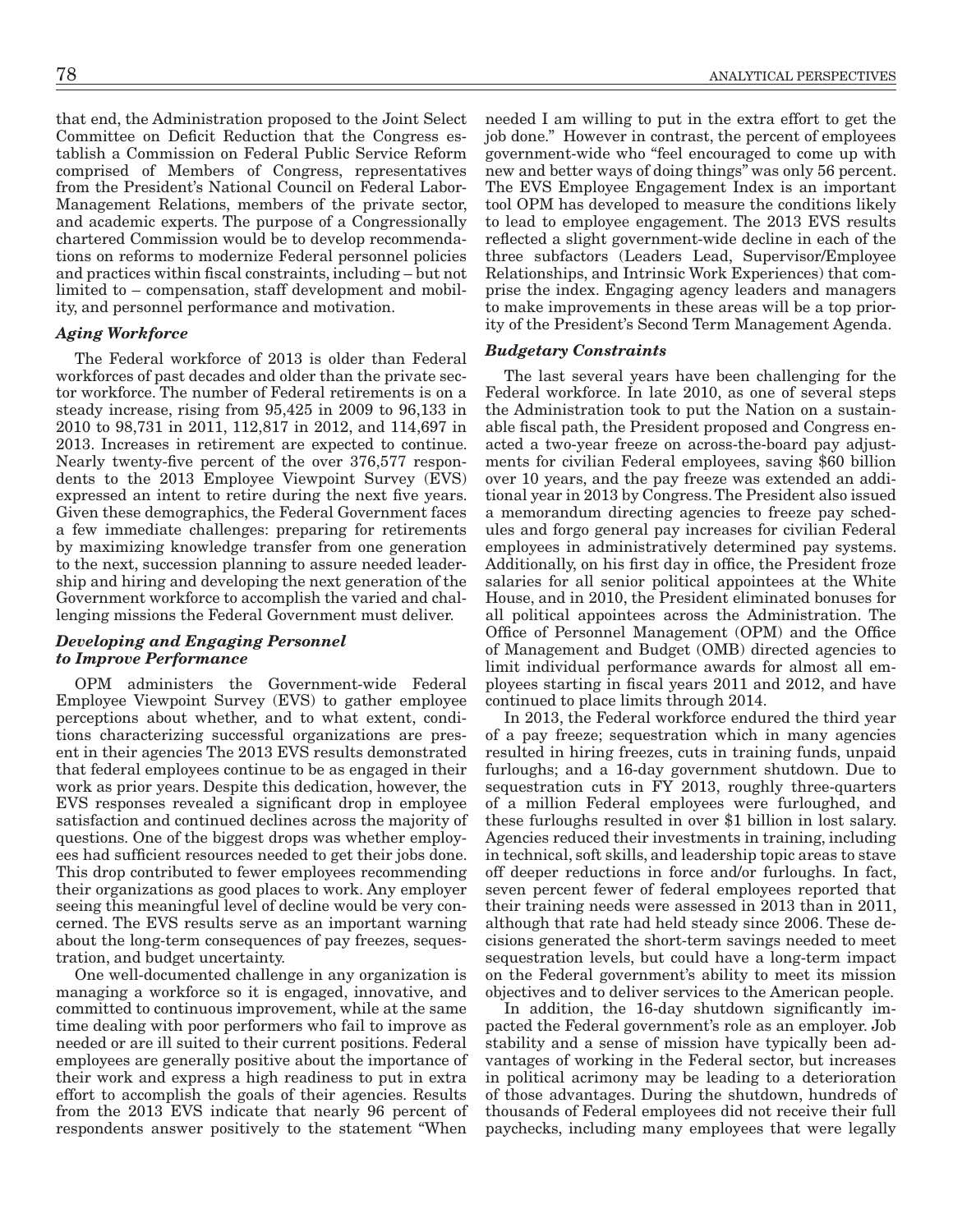required to work during the lapse. While all Federal employees ultimately have been compensated for the period of the shutdown, the burden of delayed paychecks on Federal workers and their families was significant and harmful. The President noted in an open letter to federal employees shortly after the end of the shutdown, "You should never have been treated this way… …The public service you perform – the role you play in the life of our country – it is important. It matters." We are hopeful that the recent budget deal will remove the uncertainty that the American people, including Federal employees, have endured in the form of shutdowns and furloughs.

Looking forward, tight discretionary caps for 2015 and the resumption of sequestration funding levels in 2016 will make it increasingly challenging for the Federal government to keep pace with private sector, especially in hard to recruit fields, both in terms of pay and in areas like training. This is one of many reasons that the Budget proposes to increase discretionary funding levels while fully offsetting the cost with other spending and tax reforms.

#### Addressing the Challenges

The Administration is committed to further accelerating its employee performance and human capital management and these initiatives are a core component of the President's Management Agenda, as discussed in the Creating a 21st Century Government Chapter of the main *Budget* volume. Multiple efforts are underway, including: building a workforce with the skills necessary to meet agency missions, developing and using personnel analytics to drive decision making, new programs to infuse talent into agencies, heightened attention to a diverse and inclusive workforce, continued focus on the Senior Executive Service (SES) performance appraisal system, and strengthened labor-management partnerships.

## *Mission Focused and Data Driven Personnel Management*

The Administration is committed to strengthening Federal agencies' capacity to analyze human resources data to address workplace problems, improve productivity, and cut costs. OPM, in conjunction with OMB, is implementing several key initiatives that will lead to better evaluation and management of Federal employees. These efforts include using the EVS as a diagnostic tool to guide management of our federal workers, expanding implementation of our successful data-driven HRStat review sessions, greater alignment between human capital and mission performance, and quarterly updates of key HR performance indicators on Performance.gov.

As discussed earlier, OPM's EVS is a valuable management tool that helps agencies identify areas of strength and weakness and informs the implementation of targeted action plans to help improve employee engagement and agency performance. Notably, OPM has worked with agencies in recent years to increase the number of officelevel components within agencies for which office-specific results are available. Whereas only 1,687 components received results in 2011, 12,550 offices received results in

2013. The increased response and reporting granularity enables agencies to identify areas of strength, offering possible models for others, and areas of weakness needing attention. Agencies across Government are using EVS data to develop and implement targeted, mission-driven action plans to address identified challenges.

In 2012, CHCO level agencies began piloting HRstat (Human Resources Statistics) reviews. These quarterly data-driven reviews, which are led by the agency CHCOs in collaboration with the Performance Improvement Officer (PIO), focus on agency specific human capital performance and key human resources management metrics that drive agency performance and align with mission accomplishment. Agencies have the flexibility to focus on areas critical to their mission and use metrics to understand issues such as performance management, succession planning, recruitment timeliness, and strategic workforce planning. The HRstat reviews are intended to enable quick course correction, if needed, to help ensure progress is being made on key human resources issues. For example, through HRstat, the Treasury Department matched up different bureaus as partners to collaborate on veterans hiring and in one year more than doubled the rate of new veteran hires. In 2014, the final eight CHCO agencies will complete the HRstat pilot with governmentwide implementation occurring in 2015.

In addition, *Performance.gov* provides agencies and the public a window on key human resources data – including Government-wide and agency specific hiring times, applicant and manager satisfaction, employee engagement and retention, and hiring rates from diverse candidate pools.

The Administration also continues to centralize existing personnel data and explore opportunities to use them to improve management. Government-wide centralization helps eliminate redundant information collections, work processes, and generation of reports. In response to Executive Order 13583, OPM developed a Human Capital Report consolidation strategy in 2012. A key component was exploration of which annual reports could be replaced by a centralized and automated mechanism for continuous monitoring. By the end of 2013, more than ten administrative reports that agencies were previously required to produce were eliminated. The Budget supports continued exploration of which personnel data can be leveraged centrally to assist agencies in the management of their workforces.

### *Creating a Culture of Excellence and Engagement to Enable Higher Performance*

Leadership, organizational culture, and employee engagement are critical factors in the success of private and public institutions. While employee engagement is linked to everything from higher earnings per share, to lower workplace accidents and turnover, and overall high performance in the private sector<sup>2</sup>, the Administration's focus on employee engagement and mission performance are crucial ingredients to supporting a Culture

<sup>2</sup> Heskett, J. L., T. O. Jones, G. W.Loveman, W. Earl Sasser, and L. A. Schlesinger."Putting the Service-Profit Chain to Work." Harvard Business Review 72, no. 2 (March-April 1994): 164-174; Heskett, J., W. E. Sasser Jr., and L. Schlesinger. The Service Profit Chain. N.Y.: Free Press, 1997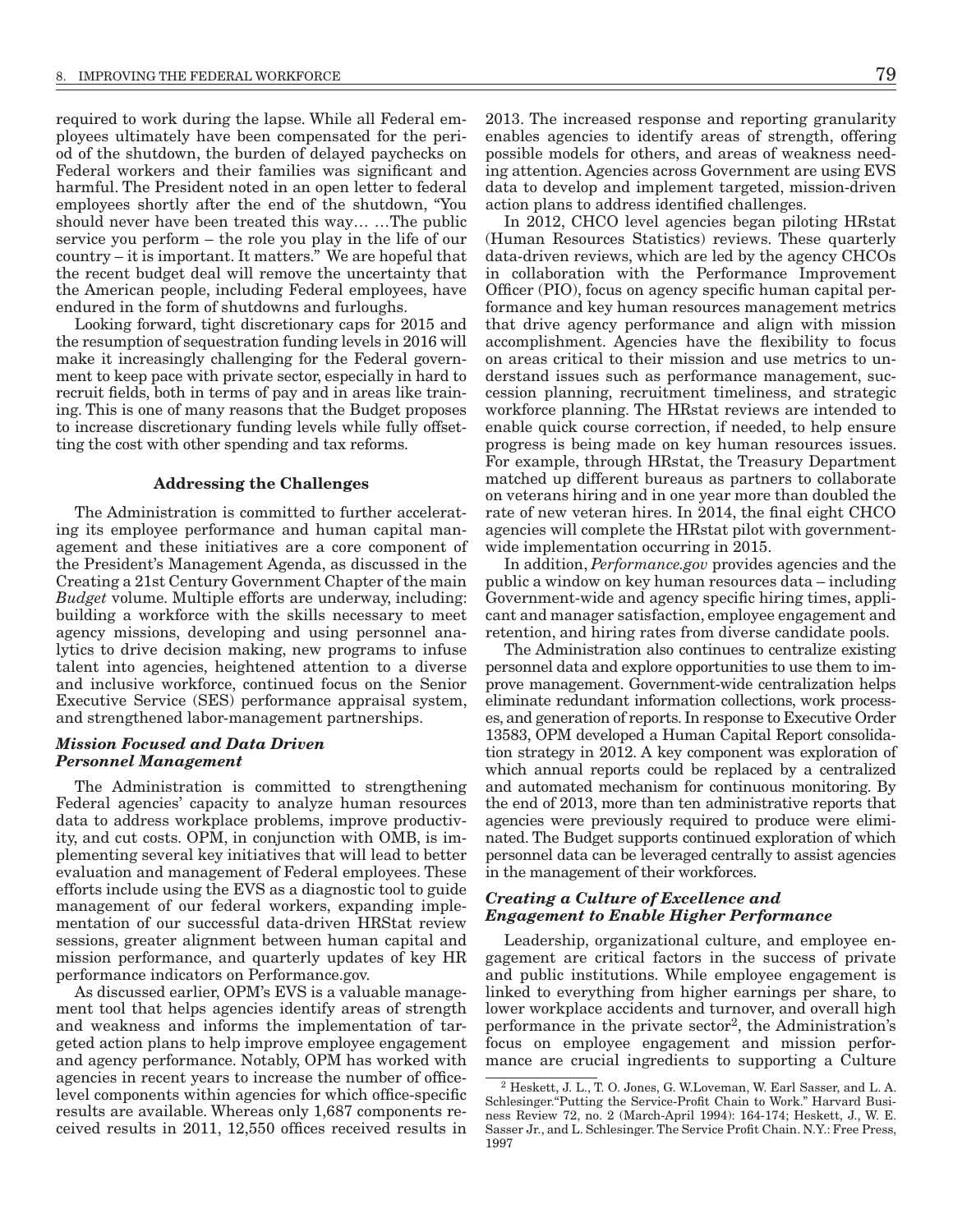| Agency                                                                           | Actual     |            | Estimate   |            | Change: 2014 to<br>2015 |                 |
|----------------------------------------------------------------------------------|------------|------------|------------|------------|-------------------------|-----------------|
|                                                                                  | 2012       | 2013       | 2014       | 2015       | <b>FTE</b>              | Percent         |
| <b>Cabinet agencies:</b>                                                         |            |            |            |            |                         |                 |
|                                                                                  | 91.7       | 88.0       | 90.2       | 90.8       | 0.6                     | 0.7%            |
|                                                                                  | 39.9       | 39.9       | 42.6       | 45.1       | 2.5                     | 5.9%            |
|                                                                                  | 765.2      | 738.3      | 755.4      | 749.1      | $-6.3$                  | $-0.8%$         |
|                                                                                  | 4.3        | 4.1        | 4.1        | 4.1        | 0.0                     | 0.0%            |
|                                                                                  | 15.7       | 15.3       | 15.7       | 15.9       | 0.2                     | 1.3%            |
|                                                                                  | 69.3       | 70.1       | 72.5       | 74.6       | 2.1                     | 2.9%            |
|                                                                                  | 184.0      | 183.7      | 190.1      | 189.8      | $-0.3$                  | $-0.2%$         |
| Housing and Urban Development                                                    | 9.3        | 8.7        | 8.7        | 8.9        | 0.2                     | 2.3%            |
|                                                                                  | 70.0       | 67.3       | 69.2       | 69.9       | 0.7                     | 1.0%            |
|                                                                                  | 115.1      | 114.8      | 116.8      | 117.4      | 0.6                     | 0.5%            |
|                                                                                  | 17.2       | 17.2       | 17.2       | 17.8       | 0.6                     | 3.5%            |
|                                                                                  | 33.0       | 33.2       | 33.3       | 33.3       | 0.0                     | 0.0%            |
|                                                                                  | 56.9       | 55.9       | 55.9       | 56.8       | 0.9                     | 1.6%            |
|                                                                                  | 106.3      | 102.3      | 101.4      | 108.8      | 7.4                     | 7.3%            |
|                                                                                  | 301.4      | 312.8      | 319.2      | 321.4      | 2.2                     | 0.7%            |
|                                                                                  |            |            |            |            |                         |                 |
| Other agencies-excluding Postal Service:                                         |            |            |            |            |                         |                 |
| Broadcasting Board of Governors                                                  | 1.9        | 1.8        | 1.8        | 1.8        | 0.0                     | 0.0%            |
| Corps of Engineers-Civil Works                                                   | 23.1       | 22.4       | 22.7       | 22.5       | $-0.2$                  | $-0.9%$         |
| Environmental Protection Agency                                                  | 17.0       | 15.8       | 15.6       | 15.4       | $-0.2$                  | $-1.3%$         |
| Equal Employment Opportunity Commission<br>Federal Deposit Insurance Corporation | 2.3<br>8.1 | 2.1<br>7.7 | 2.3<br>7.3 | 2.3<br>7.2 | 0.0<br>$-0.1$           | 0.0%<br>$-1.4%$ |
| General Services Administration                                                  | 12.5       | 11.9       | 12.5       | 12.1       | $-0.4$                  | $-3.2%$         |
| International Assistance Programs                                                | 5.6        | 5.4        | 5.5        | 5.6        | 0.1                     | 1.8%            |
| National Aeronautics and Space Admin                                             | 18.1       | 17.9       | 17.9       | 17.6       | $-0.3$                  | $-1.7%$         |
| National Archives and Records Administration                                     | 3.2        | 3.0        | 3.0        | 3.0        | 0.0                     | 0.0%            |
| National Labor Relations Board                                                   | 1.6        | 1.6        | 1.6        | 1.6        | 0.0                     | 0.0%            |
| National Science Foundation                                                      | 1.4        | 1.4        | 1.4        | 1.4        | 0.0                     | 0.0%            |
| Nuclear Regulatory Commission                                                    | 3.8        | 3.7        | 3.8        | 3.9        | 0.1                     | 2.6%            |
| Office of Personnel Management                                                   | 5.3        | 5.3        | 5.4        | 5.4        | 0.0                     | 0.0%            |
|                                                                                  | 0.9        | 0.9        | 0.9        | 0.9        | 0.0                     | 0.0%            |
| Securities and Exchange Commission                                               | 3.8        | 4.0        | 4.2        | 4.7        | 0.5                     | 11.9%           |
| Small Business Administration                                                    | 3.4        | 3.9        | 3.3        | 3.3        | 0.0                     | 0.0%            |
|                                                                                  | 5.0        | 5.1        | 5.3        | 5.5        | 0.2                     | 3.8%            |
| Social Security Administration                                                   | 64.7       | 62.5       | 62.2       | 64.1       | 1.9                     | 3.1%            |
| Tennessee Valley Authority                                                       | 12.8       | 12.6       | 12.7       | 12.9       | 0.2                     | 1.6%            |
|                                                                                  | 16.9       | 17.4       | 18.3       | 19.1       | 0.8                     | 4.4%            |
| Total, Executive Branch civilian employment*                                     | 2.090.7    | 2.058.0    | 2,100.0    | 2,114.0    | 14.0                    | 0.7%            |

**Table 8–2. FEDERAL CIVILIAN EMPLOYMENT IN THE EXECUTIVE BRANCH**

(Civilian employment as measured by full-time equivalents (FTE) in thousands, excluding the Postal Service)

\* Totals may not add due to rounding.

of Excellence that can improve all federal services to the people of our nation, and is an important component of the Management Agenda.

In 2014, the Administration will use EVS data to create an engagement dashboard for use by agency Chief Operating Officers and supervisor alike. When coupled with agency mission performance data, this information will provide actionable insights to target areas where improvement is needed the most. OPM will also support these areas of focus with increased cross-government attention on employee leadership and skill development. In 2014, it will begin a review of training and development resources, with a multi-year goal of ensuring they are consistently ex-

cellent and easily accessible government-wide. It will also accelerate the testing and scaling of tools that allow managers to tap into skills from a wider range of people within and across agencies and allow virtual teams to surge onto new projects, discrete initiatives, and crises. There are also effective tools available for managers and supervisors to address employee performance challenges. OPM offers periodic classroom training sessions; on-line training on HR University; and an OPM desk guide for supervisors to assist them in addressing and resolving poor performance of employees they supervise. As capabilities are enhanced and credibility is built, these efforts will incorporate continuous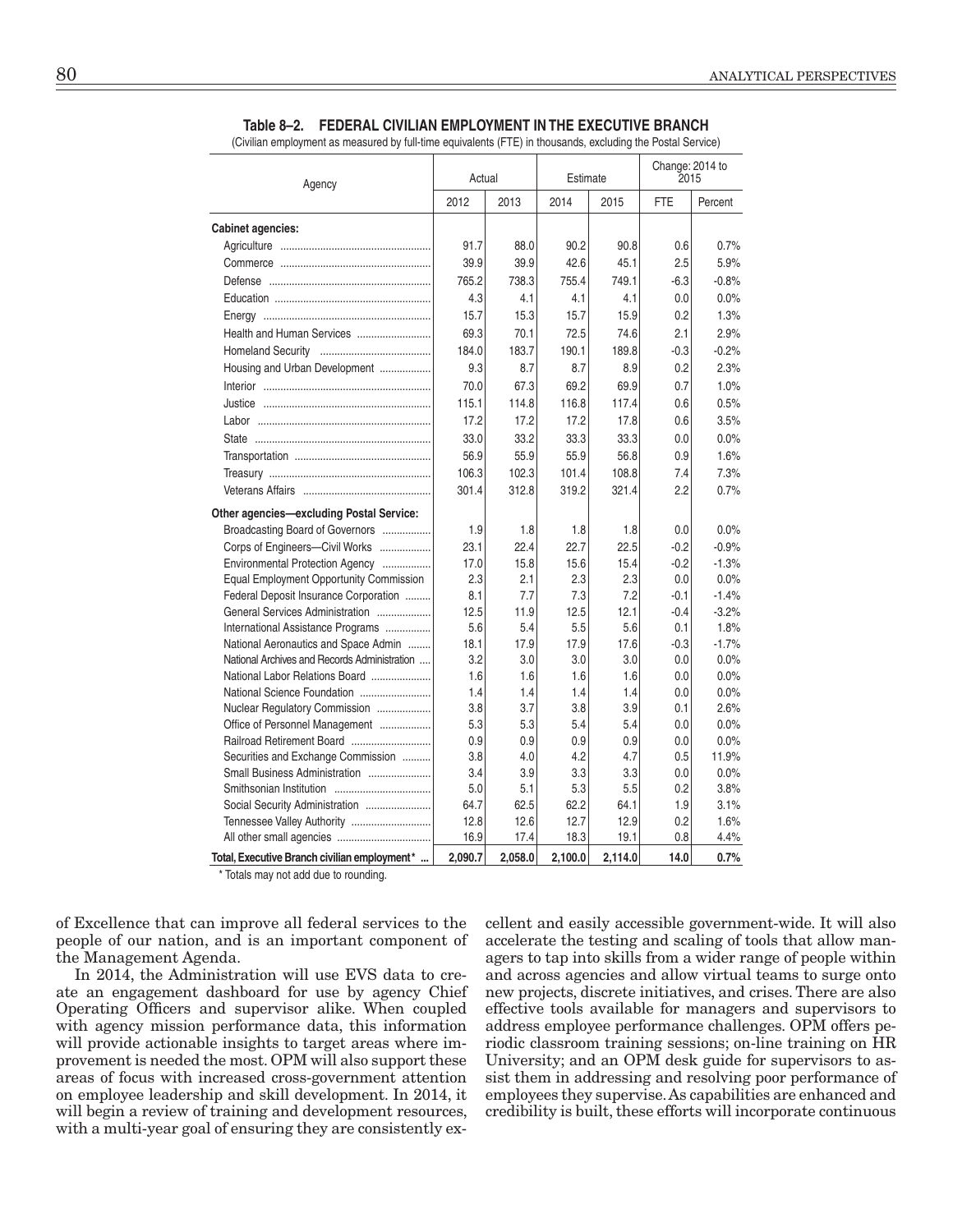|                                             |             | 2014      | 2015       | Change: 2014 to 2015 |         |
|---------------------------------------------|-------------|-----------|------------|----------------------|---------|
| Description                                 | 2013 Actual | Estimate  | Estimate   | FTE                  | Percent |
| <b>Executive Branch Civilian:</b>           |             |           |            |                      |         |
|                                             | 2,057,992   | 2,100,023 | 2,114,037  | 14.014               | 0.7%    |
|                                             | 575.876     | 561.665   | 559.265    | $-2.400$             | $-0.4%$ |
|                                             | 2.633.868   | 2,661,688 | 2.673.302  | 11.614               | 0.4%    |
| <b>Executive Branch Uniformed Military:</b> |             |           |            |                      |         |
|                                             | 1,451,059   | 1.408.942 | 31,316,710 | $-92,232$            | $-6.5%$ |
|                                             | 41,992      | 42.334    | 41.973     | $-361$               | $-0.9%$ |
|                                             | 7.058       | 7.124     | 7.124      |                      | 0.0%    |
|                                             | 1,500,109   | 1,458,400 | .365,807   | $-92.593$            | $-6.3%$ |
|                                             | 4,133,977   | 4,120,088 | 4,039,109  | $-80,979$            | $-2.0%$ |
|                                             | 29,375      | 33.698    | 33.714     | 16                   | 0.0%    |
|                                             | 33,480      | 32,740    | 33.013     | 273                  | 0.8%    |
|                                             | 4,196,832   | 4,186,526 | 4,105,836  | $-80.690$            | $-1.9%$ |

**Table 8–3. TOTAL FEDERAL EMPLOYMENT** (As measured by Full-Time Equivalents)

1 Includes Postal Rate Commission.

<sup>2</sup> Includes activated Guard and Reserve members on active duty. Does not include Full-Time Support (Active Guard & Reserve (AGRs)) paid from Reserve Component Appropriations. <sup>3</sup> FY 2015 excludes Overseas Contingency Operations (OCO) funded activated Guard and Reserve members on active duty and OCO funded non-enduring strength of 12,285 for Army and 3,469 for the Marine Corps.

4 FTE data not available for the Senate (positions filled were used).

improvement in learning and development opportunities and tools available to Federal managers and employees.

Also, as part of the Government Performance and Results Act implementation, agencies are aligning strategic human capital planning, with mission planning – specifically strategic and performance plans.

### *Building a World-Class Federal Management Team Starting with Enhancements to the Senior Executive Service*

Drawing from leading practices, the Administration is committed to investing in our civil service leadership by expanding on the strong experience and skills base across the Federal Executive Corps. The SES hiring process relies extensively on lengthy written qualifications statements and a centralized qualifications certification process which can impact our ability to successfully attract a broad sector of top talent. In 2014, we will examine the SES hiring process to identify efficiencies and to ensure we have effective processes for hiring the best executive talent. We will also build a stronger SES onboarding program so our leaders can more effectively transition into organizations, hit the ground running, and understand the high standards that are expected of them from the beginning. The Management Agenda continues the Administration's commitment to expanding management development opportunities for SES and SES candidates by linking and coordinating existing cross-agency and cross-sector leadership initiatives. Also in 2014, and continuing in 2015, OPM will strengthen the SES-wide leadership and engagement training curriculum – including an emphasis on diversity and the changing needs of the 21st century workforce.

## *Enabling Agencies to Hire the Best Talent from All Segments of Society*

The Administration is committed to working with labor groups to improve hiring outcomes by exploring flexible approaches to recruit and retain individuals with highdemand talents and skills. As part of the Management Agenda, the Administration will launch demonstration projects in 2015 to identify promising practices in recruiting, hiring, onboarding, and deploying talent across agencies. The goal of these projects will be reducing skills gaps, increasing diversity, and improving organizational outcomes.

#### *Family Friendly Workplace Policies*

A growing number of working Americans – both men and women – struggle to balance the needs of their families with the responsibilities of their jobs. Leading companies in the private sector are working to develop new tools to redesign their workplaces to provide greater flexibility to workers. The Federal government should be a model employer and has already aggressively increased the use of telework and other policies to promote family-friendly policies.

The 2012 EVS indicated that teleworkers (81 percent) are more likely than non-teleworkers (79 percent) to know what is expected of them on the job, more likely to feel empowered (50 percent versus 41 percent), and more likely (73 percent compared to 65 percent of nonteleworkers) to be satisfied with their jobs. Finally, employees who telework are more likely to want to stay with their agencies (71 percent compared to 66 percent of non-teleworkers) and to recommend their agencies to others (72 percent compared to 63 percent of non-teleworkers). As documented by OPM's 2013 report on the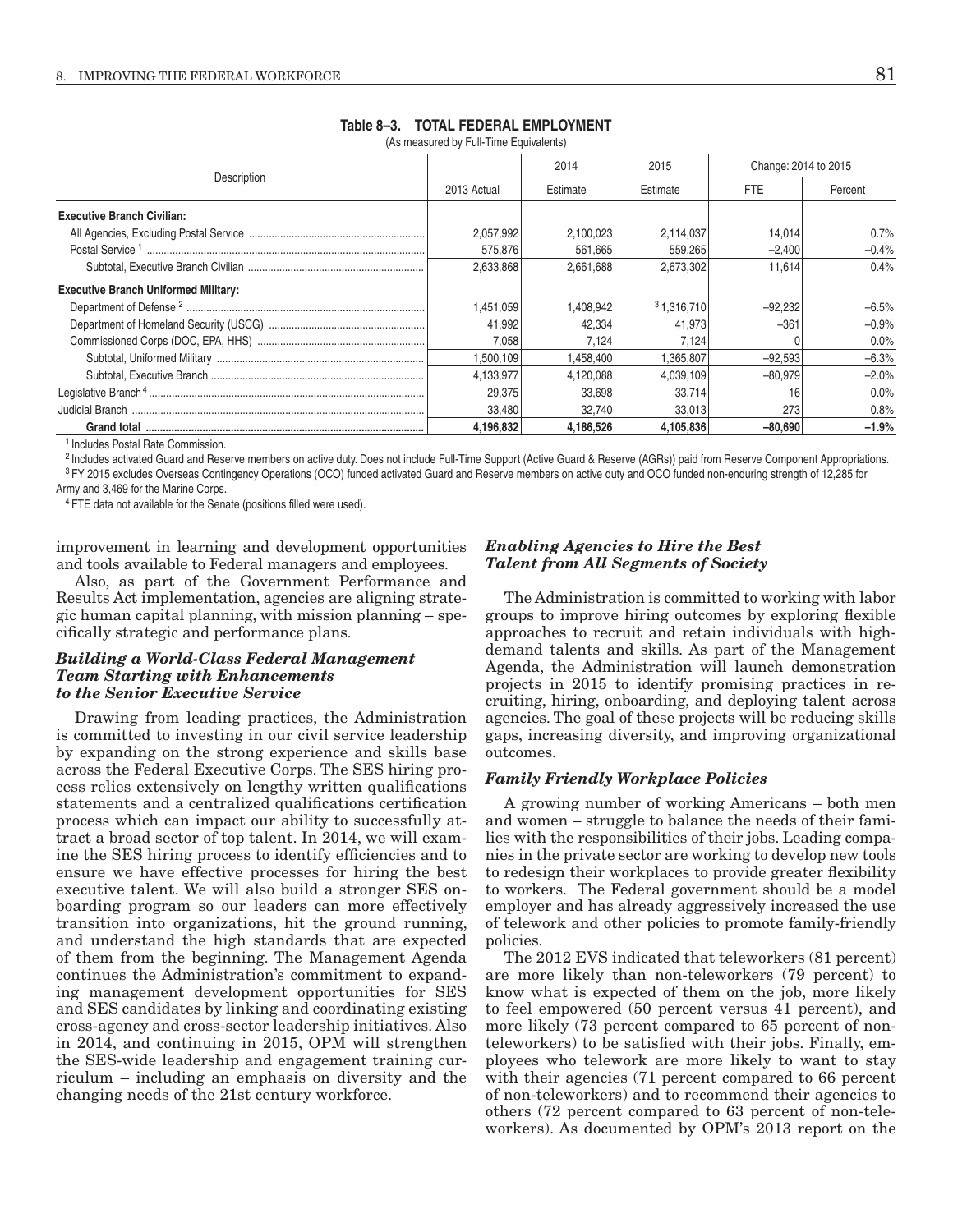|                                                     |             |               |               | Change: 2014 to 2015 |         |
|-----------------------------------------------------|-------------|---------------|---------------|----------------------|---------|
| Description                                         | 2013 Actual | 2014 Estimate | 2015 Estimate | <b>Dollars</b>       | Percent |
| <b>Civilian Personnel Costs:</b>                    |             |               |               |                      |         |
| <b>Executive Branch (excluding Postal Service):</b> |             |               |               |                      |         |
|                                                     | 171,008     | 179,654       | 183,523       | 3,869                | 2.2%    |
|                                                     | 68,234      | 73,893        | 75,925        | 2,032                | 2.7%    |
|                                                     | 239,242     | 253,547       | 259,448       | 5,901                | 2.3%    |
| <b>Postal Service:</b>                              |             |               |               |                      |         |
|                                                     | 35,711      | 34,631        | 34,261        | $-370$               | $-1.1%$ |
|                                                     | 17,691      | 24,994        | 27,896        | 2,902                | 11.6%   |
|                                                     | 53,402      | 59,625        | 62,157        | 2,532                | 4.2%    |
| Legislative Branch: 1                               |             |               |               |                      |         |
|                                                     | 2,017       | 2,045         | 2,105         | 60                   | 2.9%    |
|                                                     | 627         | 643           | 658           | 15                   | 2.3%    |
|                                                     | 2,644       | 2,688         | 2,763         | 75                   | 2.8%    |
| <b>Judicial Branch:</b>                             |             |               |               |                      |         |
|                                                     | 3,070       | 3,257         | 3,367         | 110                  | 3.4%    |
|                                                     | 1.080       | 1,096         | 1,135         | 39                   | 3.6%    |
|                                                     | 4,150       | 4,353         | 4.502         | 149                  | 3.4%    |
|                                                     | 299,438     | 320,213       | 328,870       | 8,657                | 2.7%    |
| Military personnel costs:                           |             |               |               |                      |         |
| <b>Department of Defense</b>                        |             |               |               |                      |         |
|                                                     | 98,927      | 98,283        | 93,250        | $-5,033$             | $-5.1%$ |
|                                                     | 48,155      | 46,566        | 43,698        | $-2,868$             | $-6.2%$ |
|                                                     | 147,082     | 144,849       | 136,948       | $-7,901$             | $-5.5%$ |
| All other executive branch, uniformed personnel:    |             |               |               |                      |         |
|                                                     | 3,266       | 3,231         | 3,197         | $-34$                | $-1.1%$ |
|                                                     | 729         | 676           | 640           | $-36$                | $-5.3%$ |
|                                                     | 3,995       | 3,907         | 3,837         | $-70$                | $-1.8%$ |
|                                                     | 151,077     | 148,756       | 140,785       | $-7,971$             | $-5.4%$ |
|                                                     | 450,515     | 468,969       | 469,655       | 686                  | 0.1%    |
| <b>ADDENDUM</b>                                     |             |               |               |                      |         |
| <b>Former Civilian Personnel:</b>                   |             |               |               |                      |         |
| Retired pay for former personnel                    |             |               |               |                      |         |
|                                                     | 79,234      | 81.788        | 84,546        | 2.758                | 3.4%    |
|                                                     | 10.964      | 11.071        | 11,459        | 388                  | 3.5%    |
|                                                     | 46          | 49            | 50            |                      | 2.0%    |
| Former Military personnel:                          |             |               |               |                      |         |
|                                                     | 54,668      | 55,682        | 57,011        | 1,329                | 2.4%    |
|                                                     | 8,654       | 9,263         | 9,821         | 558                  | 6.0%    |

### **Table 8–4. PERSONNEL COMPENSATION AND BENEFITS** (In millions of dollars)

1 Excludes members and officers of the Senate.

<sup>2</sup> Amounts in this table for military compensation reflect direct pay and benefits for all service members, including active duty, guard, and reserve members.

status of telework, the percentage of eligible Federal employees who participated in routine telework grew to 21 percent as of September 2012, compared to 10 percent during calendar year 2009. The number of employees teleworking also continued to increase, from 168,558 in 2011 to 209,192 in 2012. Equally important, the number of employees deemed eligible to telework increased by nearly 50 percent from 2011 to 2012, from 684,589 employees to 1,020,034 employees. However, there is still more work to be done in breaking down barriers to the effective use of telework.

The Federal Government has also made progress towards pay equality. Pay differentials by gender, after accounting for education and occupation, tend to be about half as small in the Federal sector as in the private sector.

## *Closing Skills Gaps in the Workforce*

The demands of the workplace necessitate new and agile skill sets in the Federal workforce. OPM's mission is to ensure that the Federal Government recruits, retains, and honors the talent agencies require to serve the American people. In 2011, OPM partnered with the Chief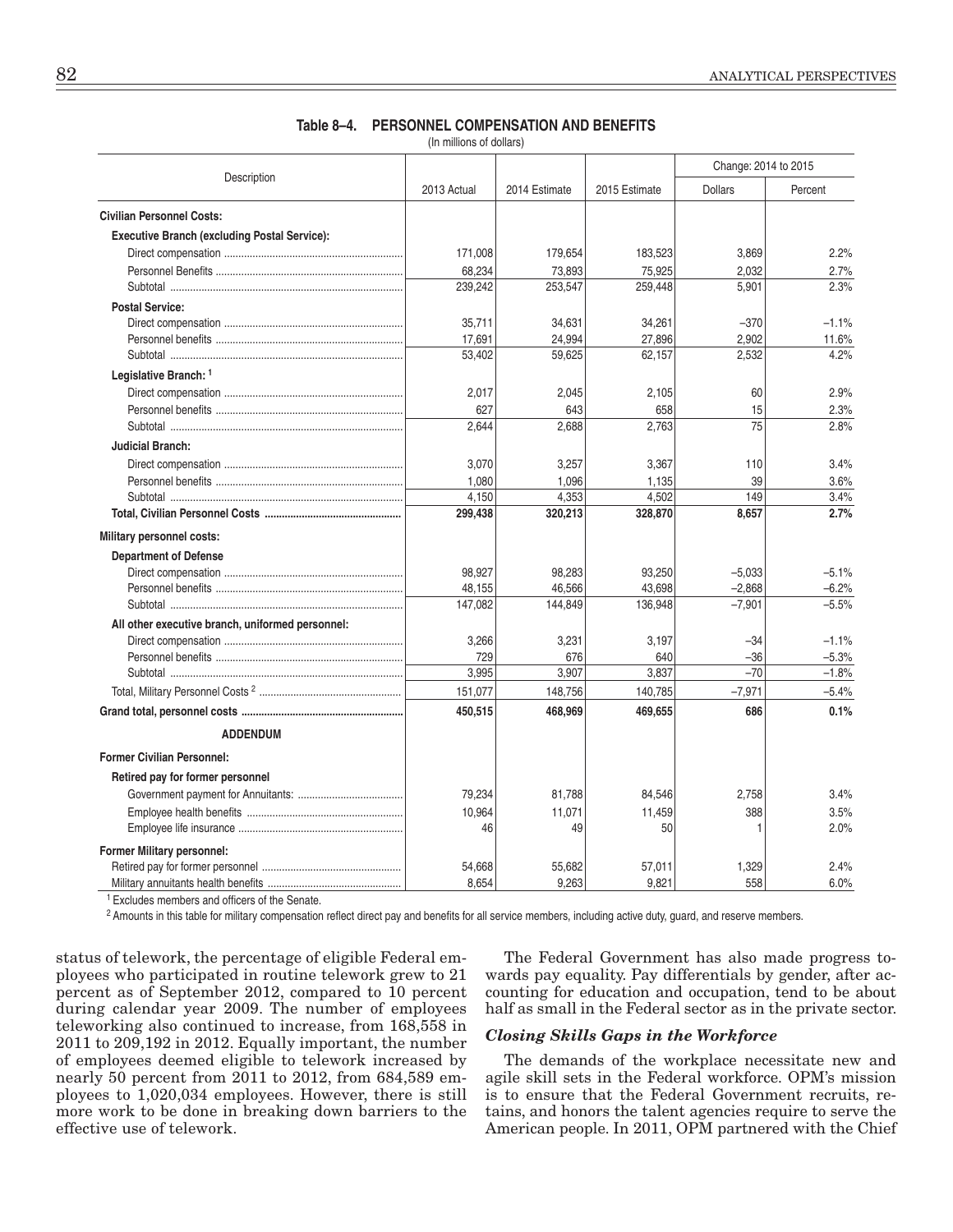Human Capital Officers (CHCO) Council to take on the challenge of closing skills gaps across the Government. This initiative responds to the President's Cross-Agency Priority Goal to close skills gaps, as well as GAO's designation of human capital as a Government-wide high risk. The Department of Defense joined OPM in chairing an inter-agency workgroup that designed a sustainable strategic workforce planning method to identify and close skills gaps in mission-critical occupations. Based on rigorous data analysis, the workgroup identified the following mission-critical occupations for gap closure: IT-Cybersecurity Specialists, Acquisition Specialists, Economists, Human Resources Specialists, and Auditors. In addition, the workgroup identified STEM (science, technology, engineering, and mathematics) as a sixth functional area covering multiple occupations, which requires sustained strategic attention across Government.

To close skills gaps in these areas, OPM designated sub-goal leaders from agencies whose missions critically depend on these occupations. Together with these subgoal leaders, OPM is developing and executing strategies to close skills gaps in these occupations. The sub-goal leaders meet quarterly with the OPM Director to apprise her of their progress, including by providing updated metrics that will be reported on *[Performance.gov](http://www.performance.gov)*.

OPM will continue to work with the 2012-2013 Cross Agency Priority Goal sub-goal leaders in this area to close skill gaps and implement strategies in other mission-critical occupations. In Cybersecurity, awareness has been expanded about Federal Cybersecurity work and job opportunities. During 2013, the community conducted outreach for Cybersecurity talent through a new venue that reached over 1,600 participants involved in U.S. Cyber Challenges and Competitions. In the STEM functional area, a specific Pathways Program was developed for attracting STEM applicants for the Presidential Management Fellows opportunity. The new PMF-STEM Pathways track is being piloted during FY14. The Acquisition area has begun to increase efficiencies in training, development, and management of the workforce by requiring civilian agency use of an integrated acquisition career management system. Interagency workgroups are exploring possible pilots to test special hiring and compensation authorities for several occupations, including Economist, STEM, and Cybersecurity. OPM is assisting the Auditor occupational area in studying what changes are needed to the classification and qualification requirements for the talent brought into that workforce.

Individual agencies are also identifying and targeting critical skills gaps as a priority, and are piloting innovative approaches to competency gap closure. OPM is helping agencies share promising practices and lessons learned from these pilot projects, and will drive replication of best practices upon completion of the pilots.

Successful skills gaps closure is particularly dependent on a strong HR workforce who can provide strategies, programs and tools that help occupational leaders design and implement skills gaps closure efforts. For this reason, OPM has been focusing heavily on this workforce and designated HR Skills Gaps as an Agency Priority Goal.

One of the ways OPM is addressing skills gaps among human resources professionals is through HR University. Developed in 2011 by the CHCO Council, HR University provides an excellent foundation for human resources professionals to receive training to help them become more effective. HR University is a source of centralized training that takes courses and resources Federal agencies have already developed and provides a platform for cross-agency sharing. HR University realizes savings through the sharing of resources (agencies no longer need to independently develop courses that already exist) and economies of scale. In addition, HR University ensures that courses meet OPM's high standards by vetting each course through a very rigorous quality review.

In partnership with the CHCO Council, OPM will continue to expand HR University's offerings. This effort may include more partnerships with colleges and universities, development of HR certifications, accreditation of courses, greater use of social media, website enhancements, and more courses on key topics that will close identified skill and competency gaps in the human resources field. OPM set a Priority Goal to have 80% of the human resources workforce (GS-201s/203s) enrolled on HR University by September 30, 2014.

# *Developing an Agile Workforce*

To maximize effectiveness and potential, the Federal Government must continue to prepare its talent for challenges on the horizon. New cost-effective programs are being implemented to develop current employees, foster collaboration with innovators from the private sector, and enhance institutional knowledge transfer. For example, OPM is developing a phased retirement program that provides employees who once had a financial incentive to retire fully, to work part time while mentoring and training new employees. These efforts are essential for developing a nimble, efficient 21st Century workforce that can help ensure agencies achieve their important missions under a tightening fiscal climate.

#### *Informing Our Work with a Diversity of Experiences*

A rich diversity of experiences and talents inform the abilities of federal applicants and everyday work of federal employees. Opportunities exist both in employee hiring and throughout employment experiences to leverage this diversity.

In recent years, OPM has been focusing on improving the way agencies use federal applicant and applicant flow data to improve the hiring process. In 2014, OPM will increase the accessibility and use of this data by hiring managers, so they can determine whether outreach, recruitment, and hiring strategies have been successful in attracting and retaining a workforce that reflects the diversity of our country and the many talents of its people.

Leveraging the diversity of our workforce also requires that we measure and improve the extent to which diversity and inclusion are supported in work units. To that end, and mirroring the aforementioned efforts to measure and target improvements in employee engagement, OPM